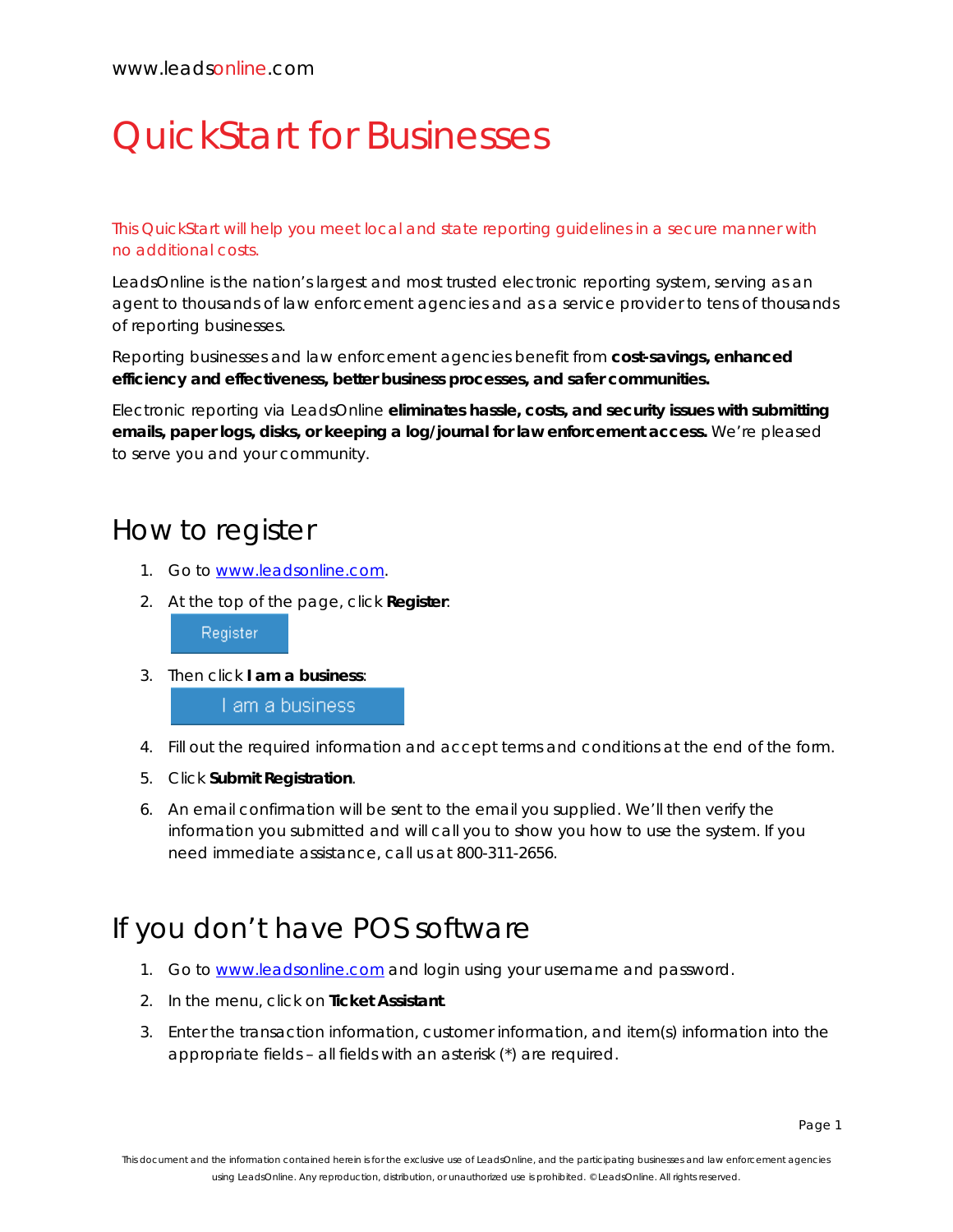!

4. Click on **Submit** after completing each ticket. The system will send the data to LeadsOnline. It's that easy.

### If you're using POS software

- 1. Create a file or "police report" in your point-of-sale software.
- 2. Save the file; choose a location you can easily find (CD, USB drive, your desktop, etc).
- 3. Go to [www.leadsonline.com](http://www.leadsonline.com/) and login using your username and password.
- 4. You'll land on the "Upload Data" screen; select your business from the drop-down list.
- 5. Click on the **Browse** button and select the file/police report you created; click **Upload.**

You'll receive an on-screen confirmation that the file was sent.

Check for errors and alerts by clicking **Store Monitor** under **My Account.** Email us at [storesupport@leadsonline.com](mailto:storesupport@leadsonline.com) or call (800) 311-2656 for additional assistance. You can view our terms of use and FAQs at [www.leadsonline.com.](http://www.leadsonline.com/)

## Top Questions Asked By Businesses

#### **1. How much is this going to cost my business?**

Nothing. Services provided to businesses by LeadsOnline are free of charge. All you need is a computer and Internet connection. (Law Enforcement pays an annual subscription to use the service.)

#### **2. How secure is the LeadsOnline system?**

The information you send is encrypted and our data center has passed the SAS 70 Type II security audit.

#### **3. What if I don't have the Internet on the same computer as my business software?**

Simply save your daily transactions to a CD or USB drive. Then put the CD or USB drive in the computer with Internet access and send your file. Uploading takes only 30 seconds, on average.

#### **4. What if I don't have business software and still do transactions by hand?**

If you write transactions by hand, LeadsOnline provides a user-friendly feature called Ticket Assistant to help you easily and rapidly input your daily transactions. As with all our services to businesses, Ticket Assistant is free of charge to you.